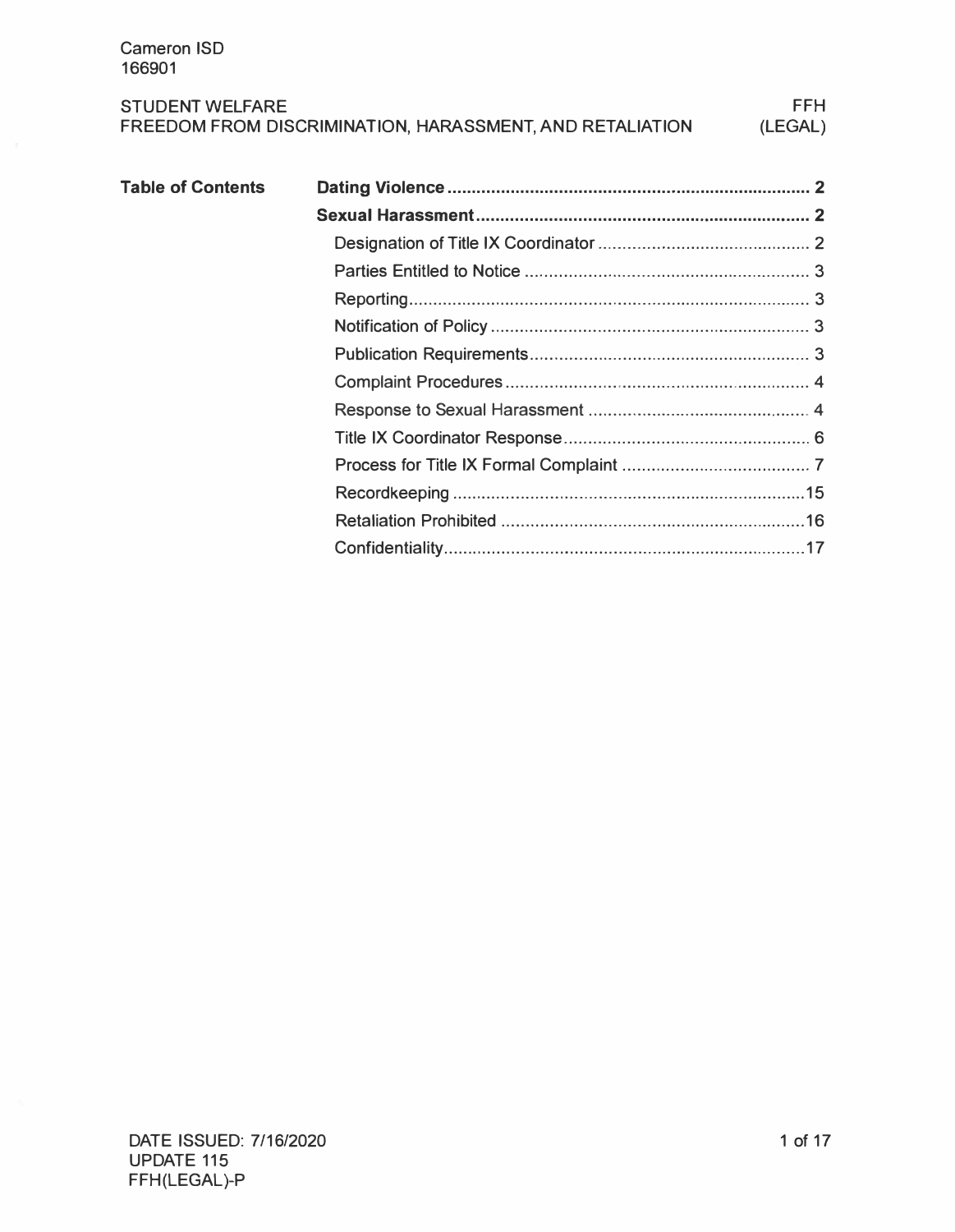|                                               | Note:                                 | The following legal provisions address dating violence<br>and sexual harassment. For legal provisions addressing<br>discrimination on the basis of disability, sex, and other<br>protected characteristics, see FB.                                                                                                                                                                                                       |  |
|-----------------------------------------------|---------------------------------------|---------------------------------------------------------------------------------------------------------------------------------------------------------------------------------------------------------------------------------------------------------------------------------------------------------------------------------------------------------------------------------------------------------------------------|--|
| <b>Dating Violence</b>                        |                                       | A district shall adopt and implement a dating violence policy to be<br>included in the district improvement plan.                                                                                                                                                                                                                                                                                                         |  |
|                                               |                                       | A dating violence policy must:                                                                                                                                                                                                                                                                                                                                                                                            |  |
|                                               | 1.                                    | Include a definition of dating violence that includes the inten-<br>tional use of physical, sexual, verbal, or emotional abuse by a<br>person to harm, threaten, intimidate, or control another per-<br>son in a dating relationship, as defined by Family Code<br>71.0021; and                                                                                                                                           |  |
|                                               | 2.                                    | Address safety planning, enforcement of protective orders,<br>school-based alternatives to protective orders, training for<br>teachers and administrators, counseling for affected students,<br>and awareness education for students and parents.                                                                                                                                                                         |  |
|                                               | Education Code 37.083, .0831 [See BQ] |                                                                                                                                                                                                                                                                                                                                                                                                                           |  |
|                                               | <b>Note:</b>                          | References to Title IX, part, or subpart in the following le-<br>gal provisions refer to Title IX and its corresponding reg-<br>ulations.                                                                                                                                                                                                                                                                                 |  |
| <b>Sexual Harassment</b>                      |                                       | A district may develop and implement a sexual harassment policy<br>to be included in the district improvement plan. Education Code<br>37.083 [See BQ]                                                                                                                                                                                                                                                                     |  |
|                                               |                                       | Sexual abuse of a student by an employee, when there is a con-<br>nection between the physical sexual activity and the employee's<br>duties and obligations as a district employee, violates a student's<br>constitutional right to bodily integrity. Sexual abuse may include<br>fondling, sexual assault, or sexual intercourse. U.S. Const. Amend.<br>14; Doe v. Taylor Indep. Sch. Dist., 15 F.3d 443 (5th Cir. 1994) |  |
|                                               |                                       | A district's treatment of a complainant or a respondent in response<br>to a formal complaint of sexual harassment may constitute discrim-<br>ination on the basis of sex under Title IX. 34 C.F.R. 106.45; 20<br>U.S.C. 1681 [See also FB regarding Title IX]                                                                                                                                                             |  |
| Designation of<br><b>Title IX Coordinator</b> | tor."                                 | A district must designate and authorize at least one employee to<br>coordinate its efforts to comply with its responsibilities under Title<br>IX, which employee must be referred to as the "Title IX Coordina-                                                                                                                                                                                                           |  |

Ĵ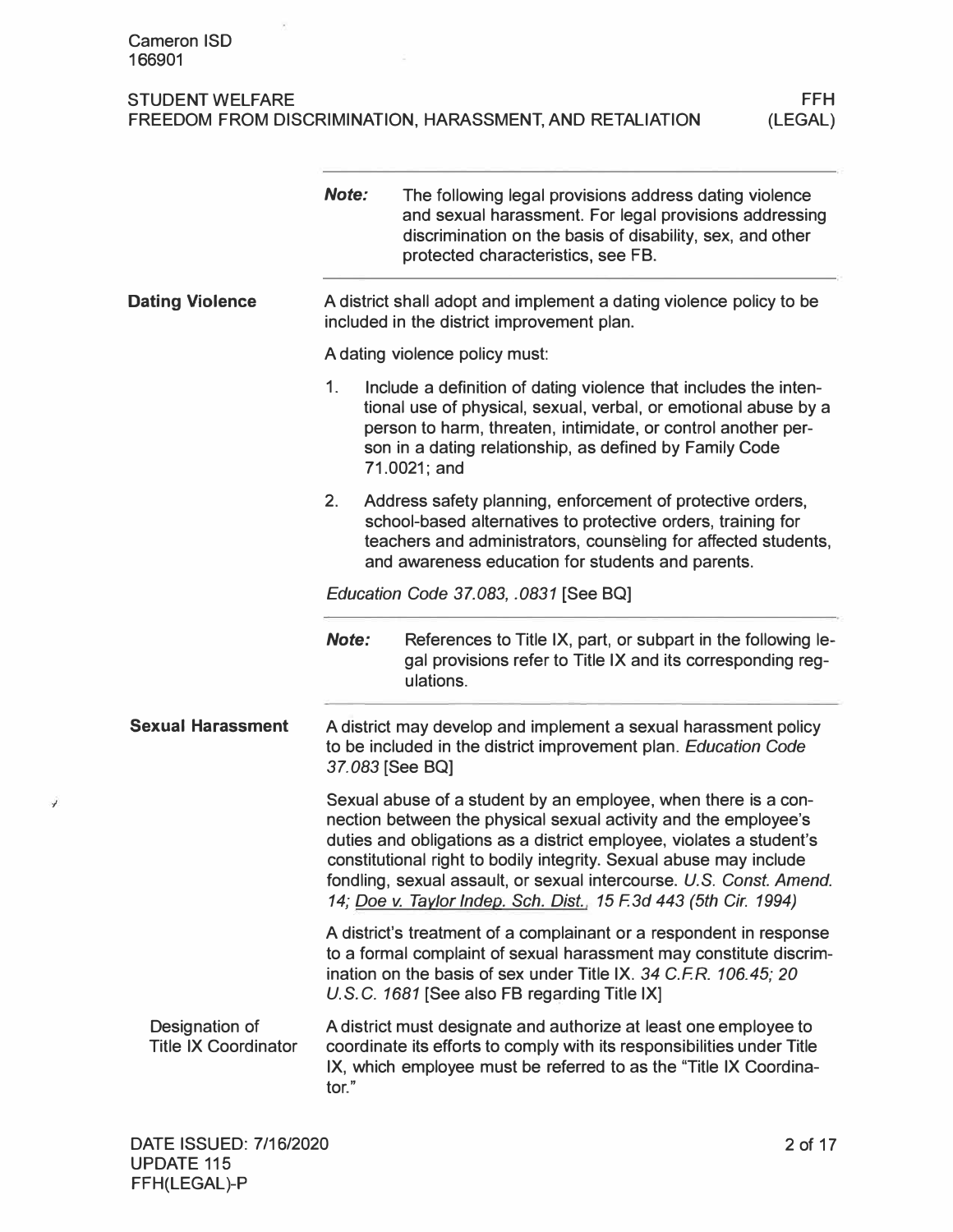| <b>Cameron ISD</b><br>166901                |                                                                                                                                                                                                                                                                                                                                                                                                                                                                                                                                                                                                                                                                                                                         |                       |
|---------------------------------------------|-------------------------------------------------------------------------------------------------------------------------------------------------------------------------------------------------------------------------------------------------------------------------------------------------------------------------------------------------------------------------------------------------------------------------------------------------------------------------------------------------------------------------------------------------------------------------------------------------------------------------------------------------------------------------------------------------------------------------|-----------------------|
| <b>STUDENT WELFARE</b>                      | FREEDOM FROM DISCRIMINATION, HARASSMENT, AND RETALIATION                                                                                                                                                                                                                                                                                                                                                                                                                                                                                                                                                                                                                                                                | <b>FFH</b><br>(LEGAL) |
| <b>Parties Entitled to</b><br><b>Notice</b> | The district must notify applicants for admission and employment,<br>students, parents or legal guardians, employees, and all profes-<br>sional organizations holding professional agreements with the dis-<br>trict ("Parties Entitled to Notice") of the name or title, office address,<br>electronic mail address, and telephone number of the employee or<br>employees designated as the Title IX Coordinator.                                                                                                                                                                                                                                                                                                      |                       |
|                                             | 34 C.F.R. 106.8(a)                                                                                                                                                                                                                                                                                                                                                                                                                                                                                                                                                                                                                                                                                                      |                       |
| Reporting                                   | Any person may report sex discrimination, including sexual harass-<br>ment (whether or not the person reporting is the person alleged to<br>be the victim of conduct that could constitute sex discrimination or<br>sexual harassment), in person, by mail, by telephone, or by elec-<br>tronic mail, using the contact information listed for the Title IX Coor-<br>dinator, or by any other means that results in the Title IX Coordina-<br>tor receiving the person's verbal or written report. Such a report<br>may be made at any time (including during nonbusiness hours) by<br>using the telephone number or electronic mail address, or by mail<br>to the office address, listed for the Title IX Coordinator. |                       |
| <b>Notification of Policy</b>               | A district must notify the Parties Entitled to Notice, above, that the<br>district does not discriminate on the basis of sex in the education<br>program or activity that it operates, and that it is required by Title IX<br>not to discriminate in such a manner. The notification must state<br>that the requirement not to discriminate in the education program<br>or activity extends to admission and employment, and that inquiries<br>about the application of Title IX to such district may be referred to<br>the district's Title IX Coordinator, to the assistant secretary for civil<br>rights of the Department of Education, or both.                                                                    |                       |
|                                             | 34 C.F.R. 106.2(d), $.8(b)(1)$                                                                                                                                                                                                                                                                                                                                                                                                                                                                                                                                                                                                                                                                                          |                       |
| Publication<br><b>Requirements</b>          | A district must prominently display the contact information required<br>to be listed for the Title IX Coordinator and the nondiscrimination<br>policy described at Notification of Policy, above, on its website, if<br>any, and in each handbook that it makes available to the Parties<br>Entitled to Notice, above.                                                                                                                                                                                                                                                                                                                                                                                                  |                       |
|                                             | A district must not use or distribute a publication stating that the<br>district treats applicants, students, or employees differently on the<br>basis of sex except as such treatment is permitted by Title IX.                                                                                                                                                                                                                                                                                                                                                                                                                                                                                                        |                       |
|                                             | 34 C.F.R. 106.8(b)(2)                                                                                                                                                                                                                                                                                                                                                                                                                                                                                                                                                                                                                                                                                                   |                       |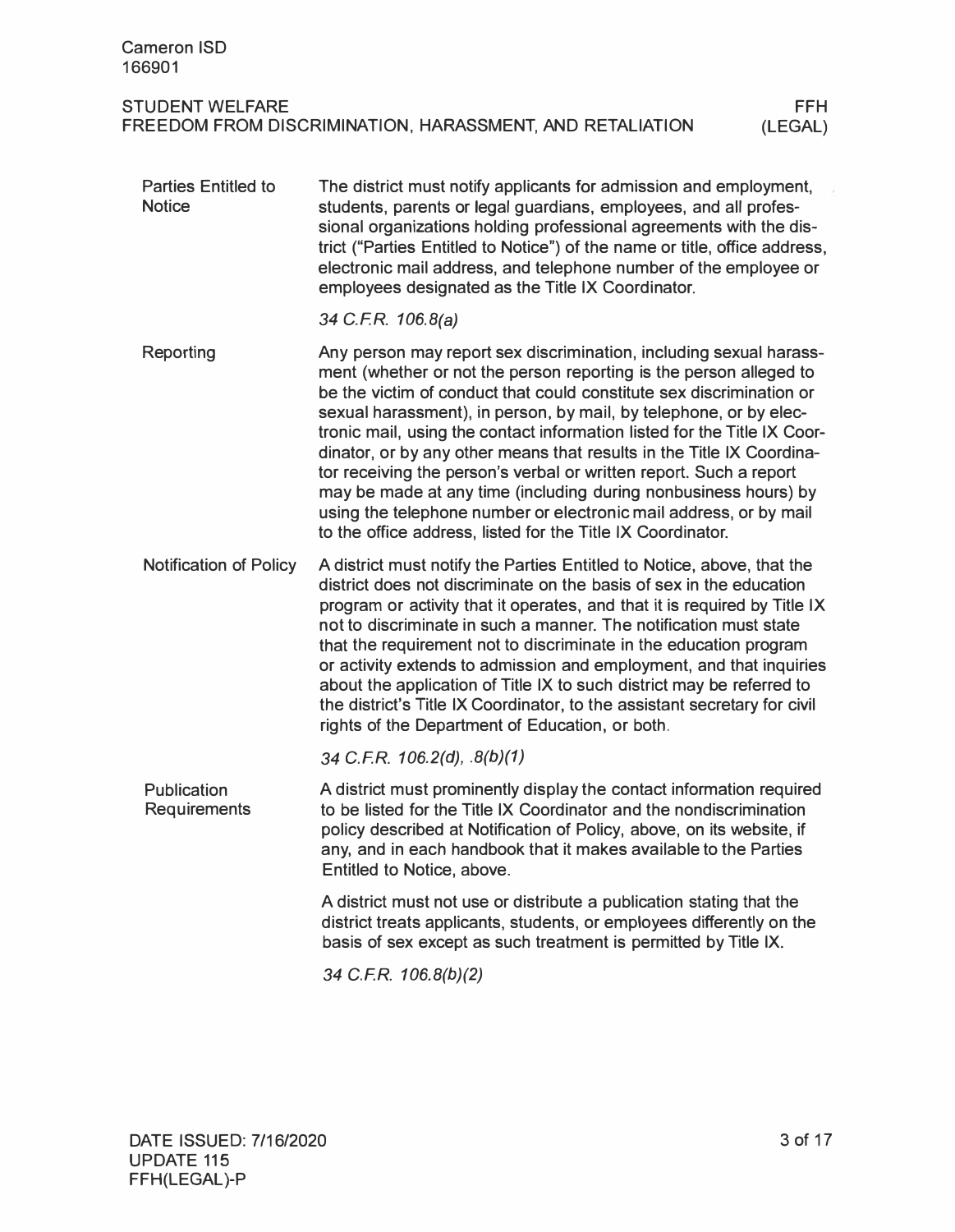$\mathbf{I}$ 

|                                                                      | Note: | To distinguish the process described below from the Dis-<br>trict's general grievance policies [see DGBA, FNG, and<br>GF], this policy refers to the grievance process required<br>by Title IX regulations for responding to formal com-<br>plaints of sexual harassment as the District's "Title IX for-<br>mal complaint process."                                                                                                                                                                                                                                                                                                                                                                                                                                                                                                                                                                                                                                                                          |
|----------------------------------------------------------------------|-------|---------------------------------------------------------------------------------------------------------------------------------------------------------------------------------------------------------------------------------------------------------------------------------------------------------------------------------------------------------------------------------------------------------------------------------------------------------------------------------------------------------------------------------------------------------------------------------------------------------------------------------------------------------------------------------------------------------------------------------------------------------------------------------------------------------------------------------------------------------------------------------------------------------------------------------------------------------------------------------------------------------------|
| Complaint<br><b>Procedures</b>                                       |       | A district must adopt and publish procedures that provide for the<br>prompt and equitable resolution of student and employee com-<br>plaints alleging any action that would be prohibited by Title IX and<br>a Title IX formal complaint process that complies with 34 C.F.R.<br>106.45 for formal complaints as defined below.                                                                                                                                                                                                                                                                                                                                                                                                                                                                                                                                                                                                                                                                               |
|                                                                      |       | A district must provide notice to the Parties Entitled to Notice,<br>above, of the district's procedures and Title IX formal complaint<br>process, including how to report or file a complaint of sex discrimi-<br>nation, how to report or file a formal complaint of sexual harass-<br>ment, and how the district will respond.                                                                                                                                                                                                                                                                                                                                                                                                                                                                                                                                                                                                                                                                             |
|                                                                      |       | The requirements of this provision apply only to sex discrimination<br>occurring against a person in the United States.                                                                                                                                                                                                                                                                                                                                                                                                                                                                                                                                                                                                                                                                                                                                                                                                                                                                                       |
|                                                                      |       | 34 C.F.R. 106.8(c)-(d)                                                                                                                                                                                                                                                                                                                                                                                                                                                                                                                                                                                                                                                                                                                                                                                                                                                                                                                                                                                        |
| <b>Response to Sexual</b><br><b>Harassment</b><br><b>Definitions</b> |       | "Actual knowledge" means notice of sexual harassment or allega-<br>tions of sexual harassment to a district's Title IX Coordinator or any<br>official of the district who has authority to institute corrective<br>measures on behalf of the district, or to any employee of an ele-<br>mentary and secondary school. Imputation of knowledge based<br>solely on vicarious liability or constructive notice is insufficient to<br>constitute actual knowledge. This standard is not met when the<br>only official of the district with actual knowledge is the respondent.<br>The mere ability or obligation to report sexual harassment or to in-<br>form a student about how to report sexual harassment, or having<br>been trained to do so, does not qualify an individual as one who<br>has authority to institute corrective measures on behalf of the dis-<br>trict. "Notice" as used in this paragraph includes, but is not limited<br>to, a report of sexual harassment to the Title IX Coordinator. |
|                                                                      |       | "Complainant" means an individual who is alleged to be the victim<br>of conduct that could constitute sexual harassment.                                                                                                                                                                                                                                                                                                                                                                                                                                                                                                                                                                                                                                                                                                                                                                                                                                                                                      |
|                                                                      |       | "Consent" is not defined by the Title IX regulations, nor do the reg-<br>ulations require districts to adopt a particular definition of consent<br>with respect to sexual assault.                                                                                                                                                                                                                                                                                                                                                                                                                                                                                                                                                                                                                                                                                                                                                                                                                            |
|                                                                      |       | "Formal complaint" means a document filed by a complainant or<br>signed by the Title IX Coordinator alleging sexual harassment                                                                                                                                                                                                                                                                                                                                                                                                                                                                                                                                                                                                                                                                                                                                                                                                                                                                                |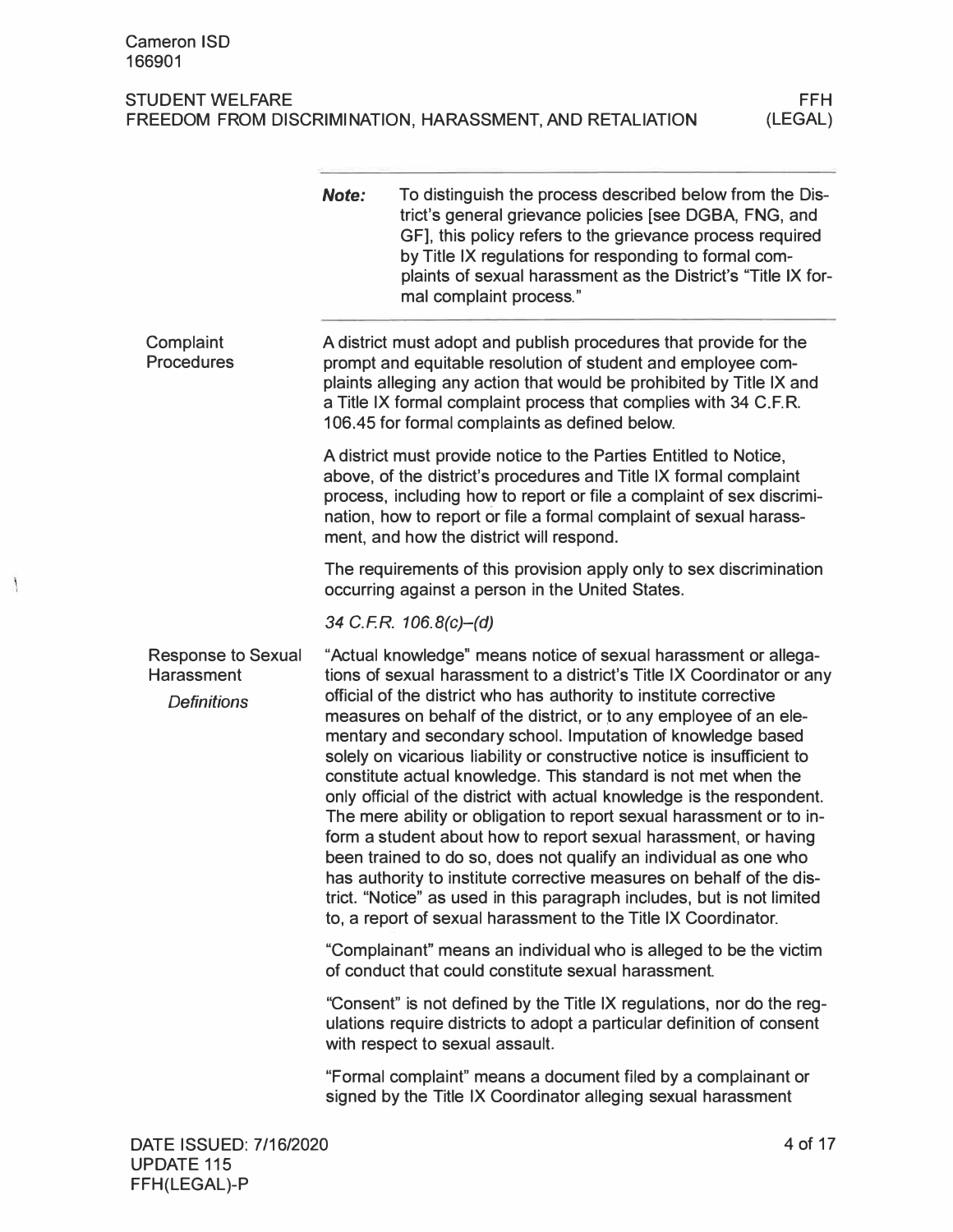against a respondent and requesting that the district investigate the allegation of sexual harassment. At the time of filing a formal complaint, a complainant must be participating in or attempting to participate in the education program or activity of the district with which the formal complaint is filed. A formal complaint may be filed with the Title IX Coordinator in person, by mail, or by electronic mail, by using the contact information required to be listed for the Title IX Coordinator, and by any additional method designated by the district. As used in this paragraph, the phrase "document filed by a complainant" means a document or electronic submission (such as by electronic mail or through an online portal provided for this purpose by the district) that contains the complainant's physical or digital signature, or otherwise indicates that the complainant is the person filing the formal complaint. Where the Title IX Coordinator signs a formal complaint, the Title IX Coordinator is not a complainant or otherwise a party to a Title IX formal complaint, and must comply with the requirements of the Title IX formal complaint process, including the informal resolution process.

"Respondent" means an individual who has been reported to be the perpetrator of conduct that could constitute sexual harassment.

"Sexual harassment" means conduct on the basis of sex that satisfies one or more of the following:

- 1. An employee of the district conditioning the provision of an aid, benefit, or service of the district on an individual's participation in unwelcome sexual conduct;
- 2. Unwelcome conduct determined by a reasonable person to be so severe, pervasive, and objectively offensive that it effectively denies a person equal access to the district's education program or activity; or
- 3. "Sexual assault" as defined in 20 U.S.C. 1092(f)(6)(A)(v), "dating violence" as defined in 34 U.S.C. 12291(a)(10), "domestic violence" as defined in 34 U.S.C. 12291(a)(8), or "stalking" as defined in 34 U.S.C. 12291(a)(30).

"Supportive measures" means nondisciplinary, nonpunitive individualized services offered as appropriate, as reasonably available, and without fee or charge to the complainant or the respondent before or after the filing of a formal complaint or where no formal complaint has been filed. Such measures are designed to restore or preserve equal access to the district's education program or activity without unreasonably burdening the other party, including measures designed to protect the safety of all parties or the district's educational environment, or deter sexual harassment. Supportive measures may include counseling, extensions of deadlines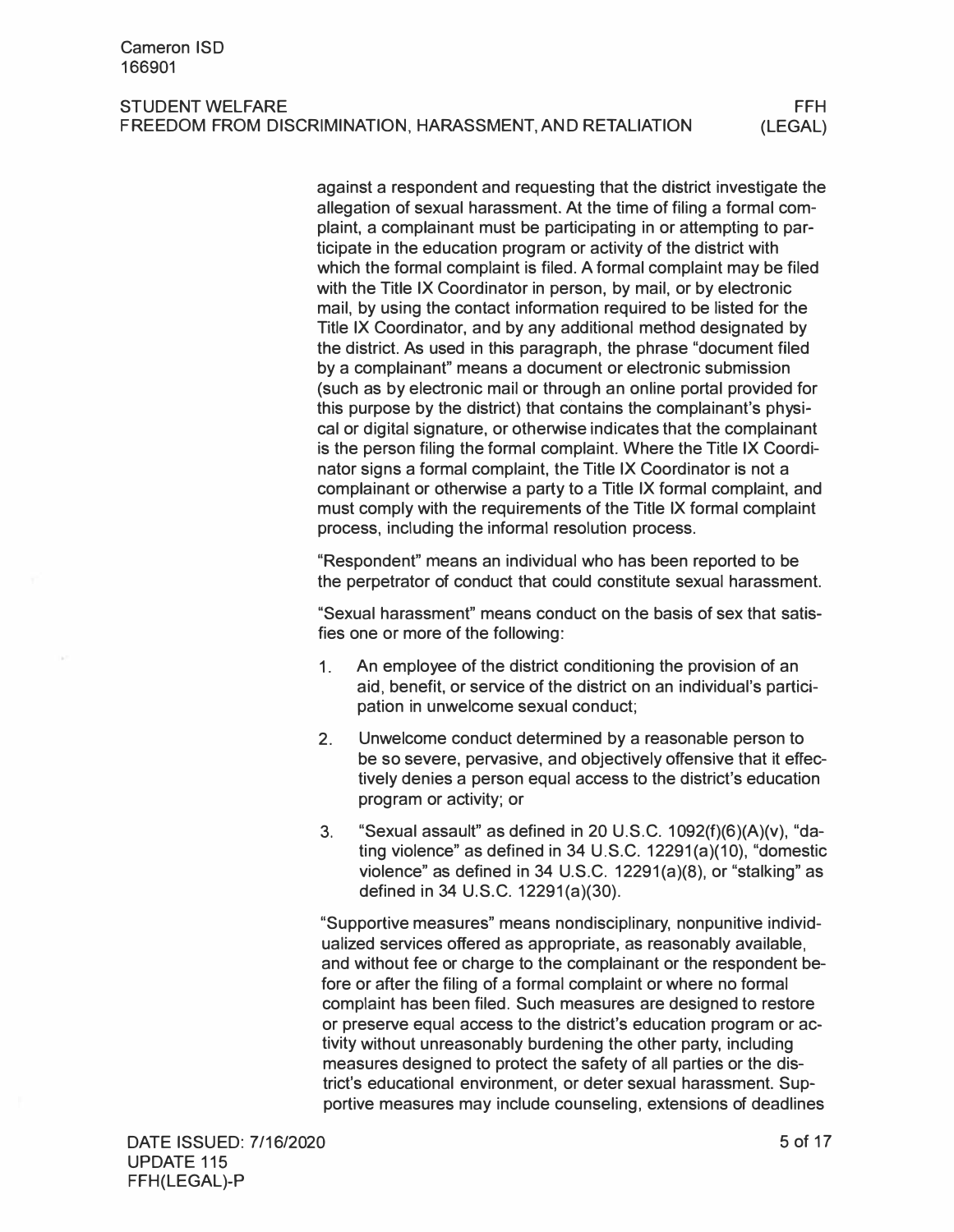|                                                  | or other course-related adjustments, modifications of work or class<br>schedules, campus escort services, mutual restrictions on contact<br>between the parties, changes in work or district-provided housing<br>locations, leaves of absence, increased security and monitoring of<br>certain areas of the campus, and other similar measures. The dis-<br>trict must maintain as confidential any supportive measures pro-<br>vided to the complainant or respondent, to the extent that maintain-<br>ing such confidentiality would not impair the ability of the district to<br>provide the supportive measures. The Title IX Coordinator is re-<br>sponsible for coordinating the effective implementation of support-<br>ive measures. |
|--------------------------------------------------|----------------------------------------------------------------------------------------------------------------------------------------------------------------------------------------------------------------------------------------------------------------------------------------------------------------------------------------------------------------------------------------------------------------------------------------------------------------------------------------------------------------------------------------------------------------------------------------------------------------------------------------------------------------------------------------------------------------------------------------------|
|                                                  | 34 C.F.R. 106.2, .30(a)                                                                                                                                                                                                                                                                                                                                                                                                                                                                                                                                                                                                                                                                                                                      |
| Deliberate<br><b>Indifference</b>                | A district with actual knowledge of sexual harassment in an educa-<br>tion program or activity of the district against a person in the United<br>States, must respond promptly in a manner that is not deliberately<br>indifferent. A district is deliberately indifferent only if its response to<br>sexual harassment is clearly unreasonable in light of the known cir-<br>cumstances.                                                                                                                                                                                                                                                                                                                                                    |
| Education<br>Program or<br>Activity              | For the purposes of 34 C.F.R. 106.30 [see Definitions, above] and<br>106.45 [see Process for Title IX Formal Complaint, below], "educa-<br>tion program or activity" includes locations, events, or circum-<br>stances over which the district exercised substantial control over<br>both the respondent and the context in which the sexual harass-<br>ment occurs.                                                                                                                                                                                                                                                                                                                                                                         |
|                                                  | 34 C.F.R. 106.44(a)                                                                                                                                                                                                                                                                                                                                                                                                                                                                                                                                                                                                                                                                                                                          |
| <b>Title IX Coordinator</b><br>Response          | The Title IX Coordinator must promptly contact the complainant to<br>discuss the availability of supportive measures, consider the com-<br>plainant's wishes with respect to supportive measures, inform the<br>complainant of the availability of supportive measures with or with-<br>out the filing of a formal complaint, and explain to the complainant<br>the process for filing a formal complaint. The Title IX Coordinator<br>must respond in this manner with or without a formal complaint. 34<br>C.F.R. 106.44(b)(1)                                                                                                                                                                                                             |
| Supportive<br><b>Measures</b><br><b>Required</b> | A district's response must treat complainants and respondents eq-<br>uitably by offering supportive measures and by following a process<br>that complies with 34 C.F.R. 106.45 [see Process for Title IX For-<br>mal Complaint, below] before the imposition of any disciplinary<br>sanctions or other actions that are not supportive measures<br>against a respondent. [For Emergency Removal procedures, see<br>below.]                                                                                                                                                                                                                                                                                                                   |
| <b>Constitutional</b><br><b>Restrictions</b>     | The Department of Education may not deem a district to have sat-<br>isfied the district's duty to not be deliberately indifferent under Title                                                                                                                                                                                                                                                                                                                                                                                                                                                                                                                                                                                                |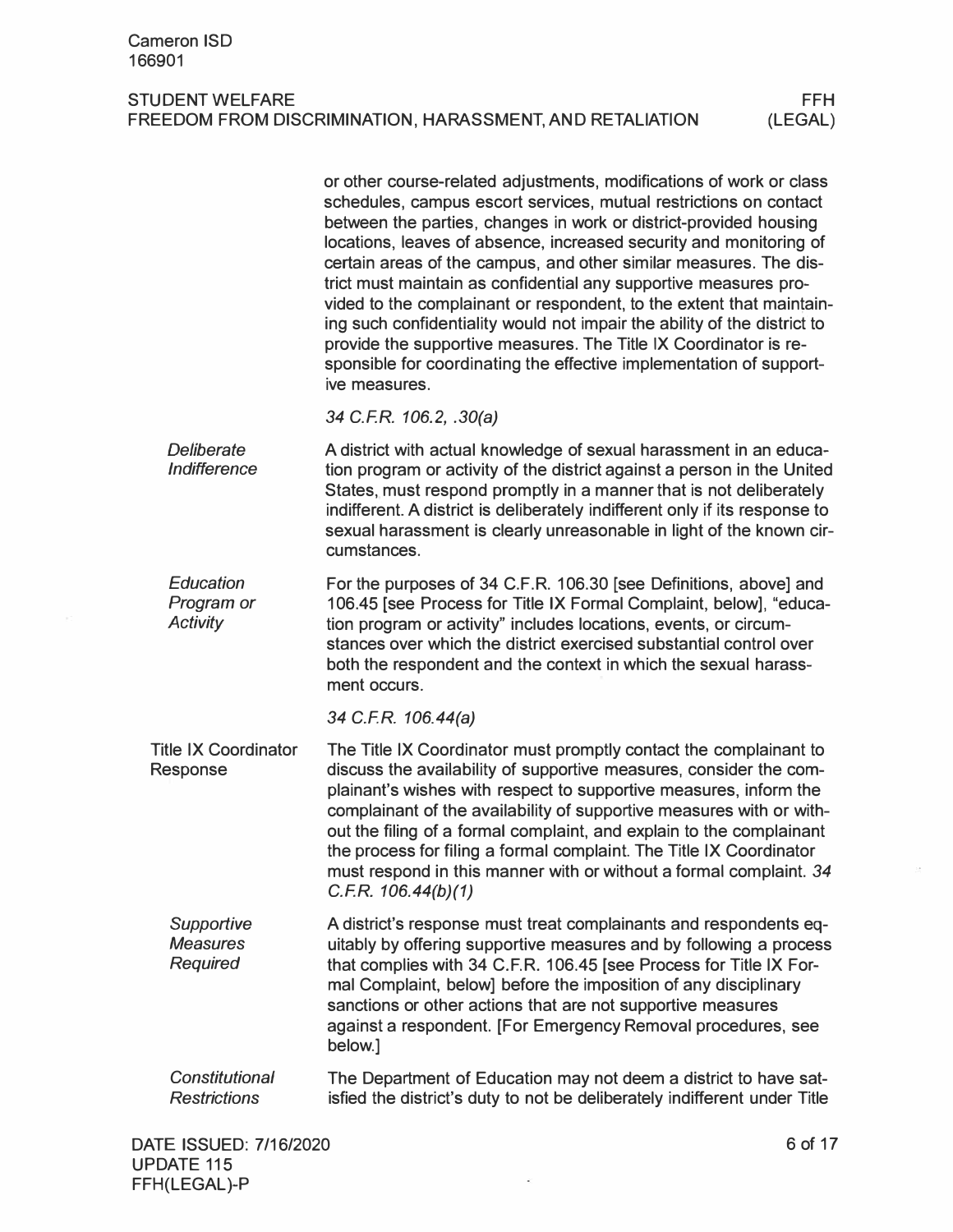|                                                 | IX based on the district's restriction of rights protected under the<br>U.S. Constitution, including the First Amendment, Fifth Amend-<br>ment, and Fourteenth Amendment.                                                                                                                                                                                                                              |
|-------------------------------------------------|--------------------------------------------------------------------------------------------------------------------------------------------------------------------------------------------------------------------------------------------------------------------------------------------------------------------------------------------------------------------------------------------------------|
|                                                 | 34 C.F.R. 106.44(a)                                                                                                                                                                                                                                                                                                                                                                                    |
| Response to a<br><b>Formal Complaint</b>        | In response to a formal complaint, a district must follow a process<br>that complies with 34 C.F.R. 106.45 [see Process for Title IX For-<br>mal Complaint, below]. 34 C.F.R. 106.44(b)(1)                                                                                                                                                                                                             |
| Emergency<br>Removal                            | The Title IX regulations do not preclude a district from removing a<br>respondent from the district's education program or activity on an<br>emergency basis, provided that the district:                                                                                                                                                                                                              |
|                                                 | Undertakes an individualized safety and risk analysis;<br>1 <sub>1</sub>                                                                                                                                                                                                                                                                                                                               |
|                                                 | 2.<br>Determines that an immediate threat to the physical health or<br>safety of any student or other individual arising from the alle-<br>gations of sexual harassment justifies removal; and                                                                                                                                                                                                         |
|                                                 | 3.<br>Provides the respondent with notice and an opportunity to<br>challenge the decision immediately following the removal.                                                                                                                                                                                                                                                                           |
|                                                 | This provision may not be construed to modify any rights under the<br>Individuals with Disabilities Education Act, Section 504 of the Re-<br>habilitation Act of 1973, or the Americans with Disabilities Act.                                                                                                                                                                                         |
|                                                 | 34 C.F.R. 106.44(c)                                                                                                                                                                                                                                                                                                                                                                                    |
| Administrative<br>Leave                         | The Title IX regulations do not preclude a district from placing a<br>nonstudent employee respondent on administrative leave during<br>the pendency of a Title IX formal complaint. This provision may not<br>be construed to modify any rights under Section 504 of the Reha-<br>bilitation Act of 1973 or the Americans with Disabilities Act. 34<br>C.F.R. 106.44(d)                                |
| Process for Title IX<br><b>Formal Complaint</b> | For the purpose of addressing formal complaints of sexual harass-<br>ment, a district's process must comply with the following require-<br>ments. Any provisions, rules, or practices other than those required<br>by this provision that a district adopts as part of its process for han-<br>dling formal complaints of sexual harassment must apply equally to<br>both parties. 34 C.F.R. 106.45(b) |
|                                                 | A district's Title IX formal complaint process must:                                                                                                                                                                                                                                                                                                                                                   |
|                                                 | 1.<br>Treat complainants and respondents equitably by providing<br>remedies to a complainant where a determination of responsi-<br>bility for sexual harassment has been made against the re-<br>spondent, and by following a process that complies with the<br>Title IX regulations before the imposition of any disciplinary<br>sanctions or other actions that are not supportive measures          |
|                                                 |                                                                                                                                                                                                                                                                                                                                                                                                        |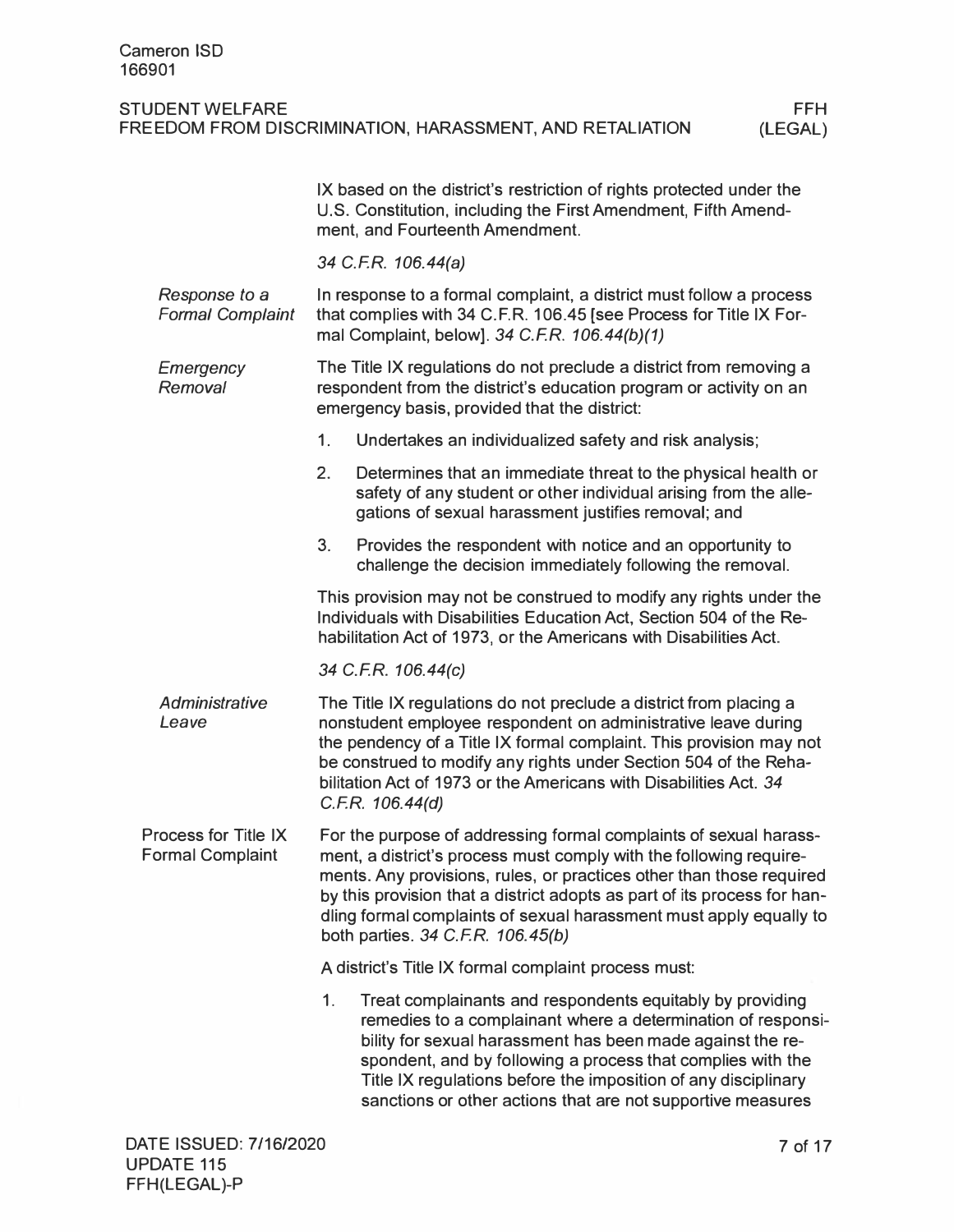against a respondent. Remedies must be designed to restore or preserve equal access to the district's education program or activity. Such remedies may include the same individualized services described as supportive measures; however, remedies need not be nondisciplinary or nonpunitive and need not avoid burdening the respondent;

- 2. Require an objective evaluation of all relevant evidence-including both inculpatory and exculpatory evidence—and provide that credibility determinations may not be based on a person's status as a complainant, respondent, or witness;
- 3. Require that any individual designated by a district as a Title IX Coordinator, investigator, decision-maker, or any person designated by a district to facilitate an informal resolution process, not have a conflict of interest or bias for or against complainants or respondents generally or an individual complainant or respondent. A district must ensure that Title IX Coordinators, investigators, decision-makers, and any person who facilitates an informal resolution process, receive training on the definition of sexual harassment, the scope of the district's education program or activity, how to conduct an investigation and Title IX formal complaint process including hearings, appeals, and informal resolution processes, as applicable, and how to serve impartially, including by avoiding prejudgment of the facts at issue, conflicts of interest, and bias. A district must ensure that decision-makers receive training on any technology to be used at a live hearing, if any, and on issues of relevance of questions and evidence, including when questions and evidence about the complainant's sexual predisposition or prior sexual behavior are not relevant. [See Hearings, below] A district also must ensure that investigators receive training on issues of relevance to create an investigative report that fairly summarizes relevant evidence. [See Investigation of a Formal Complaint, below] Any materials used to train Title IX Coordinators, investigators, decision-makers, and any person who facilitates an informal resolution process, must not rely on sex stereotypes and must promote impartial investigations and adjudications of formal complaints of sexual harassment;
- 4. Include a presumption that the respondent is not responsible for the alleged conduct until a determination regarding responsibility is made at the conclusion of the Title IX formal complaint process;
- 5. Include reasonably prompt time frames for conclusion of the Title IX formal complaint process, including reasonably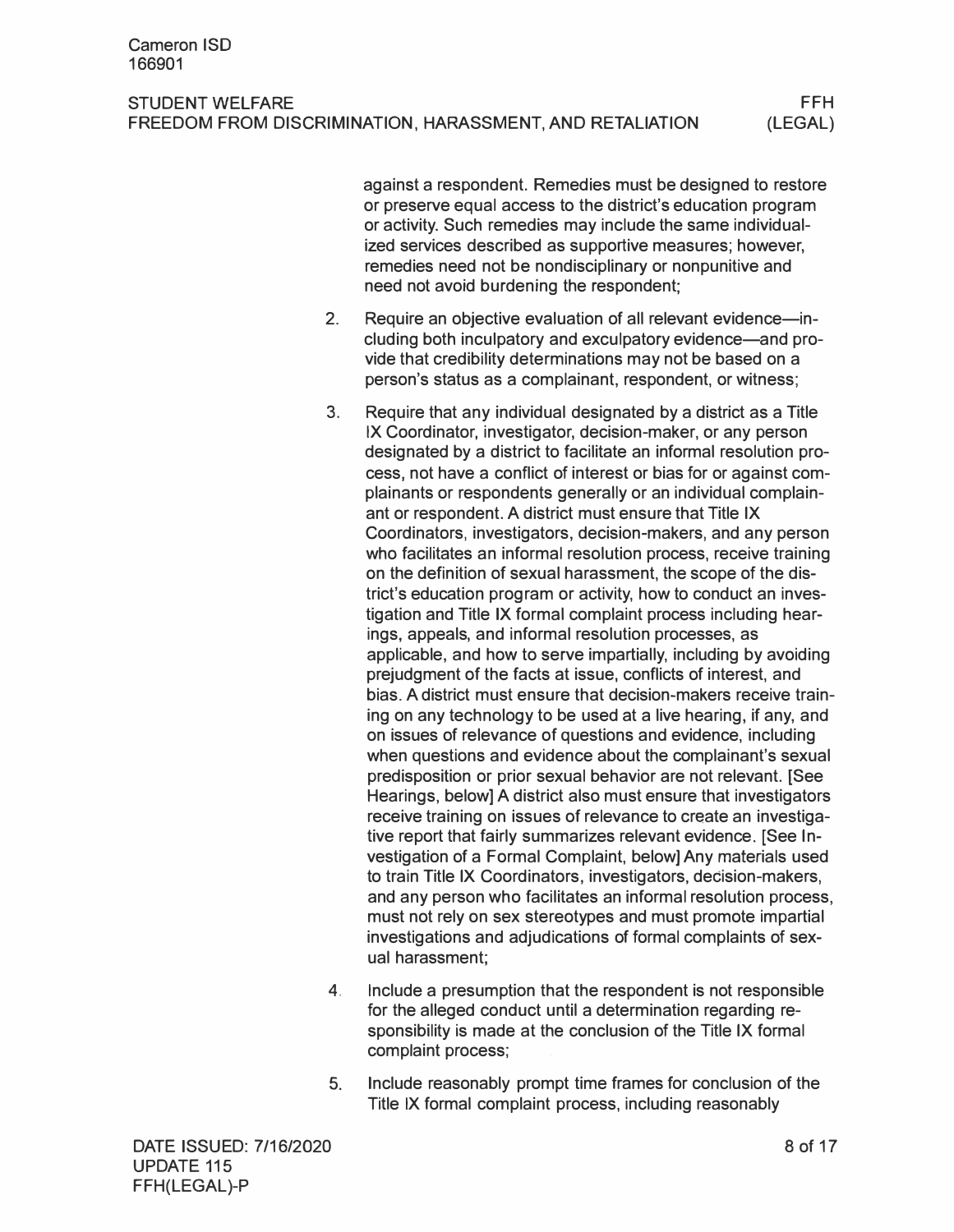|                                 |                 | prompt time frames for filing and resolving appeals and infor-<br>mal resolution processes if the district offers informal resolu-<br>tion processes, and a process that allows for the temporary<br>delay of the Title IX formal complaint process or the limited<br>extension of time frames for good cause with written notice to<br>the complainant and the respondent of the delay or extension<br>and the reasons for the action. Good cause may include con-<br>siderations such as the absence of a party, a party's advisor,<br>or a witness; concurrent law enforcement activity; or the need<br>for language assistance or accommodation of disabilities; |
|---------------------------------|-----------------|----------------------------------------------------------------------------------------------------------------------------------------------------------------------------------------------------------------------------------------------------------------------------------------------------------------------------------------------------------------------------------------------------------------------------------------------------------------------------------------------------------------------------------------------------------------------------------------------------------------------------------------------------------------------|
|                                 | 6.              | Describe the range of possible disciplinary sanctions and<br>remedies or list the possible disciplinary sanctions and reme-<br>dies that the district may implement following any determina-<br>tion of responsibility;                                                                                                                                                                                                                                                                                                                                                                                                                                              |
|                                 | 7 <sub>1</sub>  | State whether the standard of evidence to be used to deter-<br>mine responsibility is the preponderance of the evidence<br>standard or the clear and convincing evidence standard, ap-<br>ply the same standard of evidence for formal complaints<br>against students as for formal complaints against employees,<br>including faculty, and apply the same standard of evidence to<br>all formal complaints of sexual harassment;                                                                                                                                                                                                                                    |
|                                 | 8.              | Include the procedures and permissible bases for the com-<br>plainant and respondent to appeal;                                                                                                                                                                                                                                                                                                                                                                                                                                                                                                                                                                      |
|                                 | 9.              | Describe the range of supportive measures available to com-<br>plainants and respondents; and                                                                                                                                                                                                                                                                                                                                                                                                                                                                                                                                                                        |
|                                 | 10 <sub>1</sub> | Not require, allow, rely upon, or otherwise use questions or<br>evidence that constitute, or seek disclosure of, information<br>protected under a legally recognized privilege, unless the per-<br>son holding such privilege has waived the privilege.                                                                                                                                                                                                                                                                                                                                                                                                              |
|                                 |                 | 34 C.F.R. 106.45(b)(1)                                                                                                                                                                                                                                                                                                                                                                                                                                                                                                                                                                                                                                               |
| Notice of<br><b>Allegations</b> |                 | Upon receipt of a formal complaint, a district must provide the fol-<br>lowing written notice to the parties who are known:                                                                                                                                                                                                                                                                                                                                                                                                                                                                                                                                          |
|                                 | 1 <sub>1</sub>  | Notice of the district's Title IX formal complaint process, in-<br>cluding any informal resolution process.                                                                                                                                                                                                                                                                                                                                                                                                                                                                                                                                                          |
|                                 | 2.              | Notice of the allegations of sexual harassment potentially con-<br>stituting sexual harassment, including sufficient details known<br>at the time and with sufficient time to prepare a response be-<br>fore any initial interview. Sufficient details include:                                                                                                                                                                                                                                                                                                                                                                                                      |
|                                 |                 | The identities of the parties involved in the incident, if<br>a.<br>known;                                                                                                                                                                                                                                                                                                                                                                                                                                                                                                                                                                                           |

FFH (LEGAL)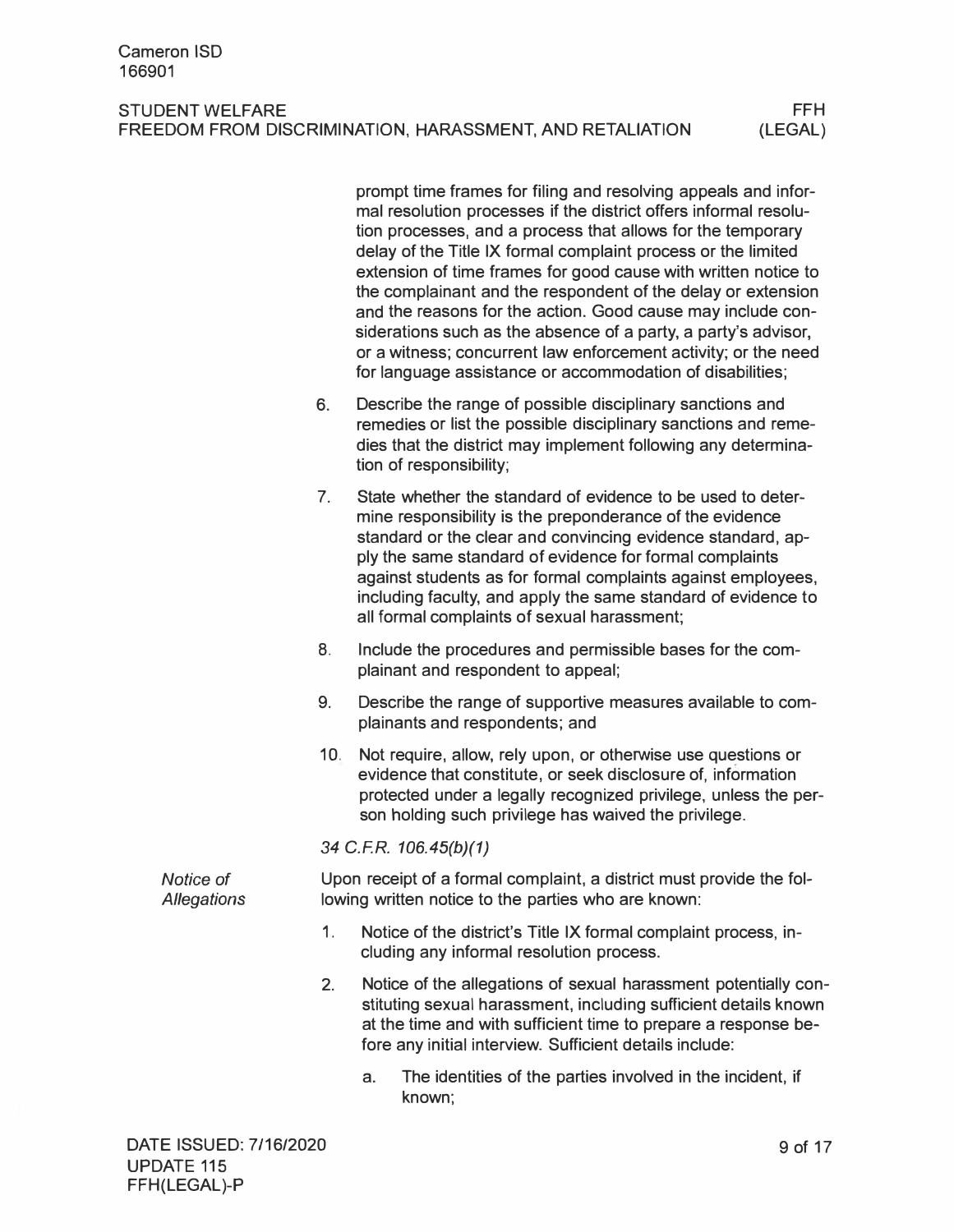- b. The conduct allegedly constituting sexual harassment; and
- c. The date and location of the alleged incident, if known.

The written notice must include a statement that the respondent is presumed not responsible for the alleged conduct and that a determination regarding responsibility is made at the conclusion of the Title IX formal complaint process. The written notice must inform the parties that they may have an advisor of their choice, who may be, but is not required to be, an attorney and may inspect and review evidence [see Investigation of a Formal Complaint, below]. The written notice must inform the parties of any provision in the district's code of conduct that prohibits knowingly making false statements or knowingly submitting false information during the Title IX formal complaint process.

If, in the course of an investigation, the district decides to investigate allegations about the complainant or respondent that are not included in the Notice of Allegations, above, the district must provide notice of the additional allegations to the parties whose identities are known.

*34 C.FR. 106.45(b)(2)* 

*Dismissal of* a *Formal Complaint*  The district must investigate the allegations in a formal complaint. If the conduct alleged in the formal complaint would not constitute sexual harassment even if proved, did not occur in the district's education program or activity, or did not occur against a person in the United States, then the district must dismiss the formal complaint with regard to that conduct for purposes of sexual harassment under Title IX; such a dismissal does not preclude action under another provision of the district's code of conduct.

> The district may dismiss the formal complaint or any allegations therein, if at any time during the investigation or hearing: a complainant notifies the Title IX Coordinator in writing that the complainant would like to withdraw the formal complaint or any allegations therein; the respondent is no longer enrolled or employed by the district; or specific circumstances prevent the district from gathering evidence sufficient to reach a determination as to the formal complaint or allegations therein.

Upon a dismissal required or permitted pursuant to 34 C.F.R. 106.45(b)(3), the district must promptly send written notice of the dismissal and reason(s) therefor simultaneously to the parties.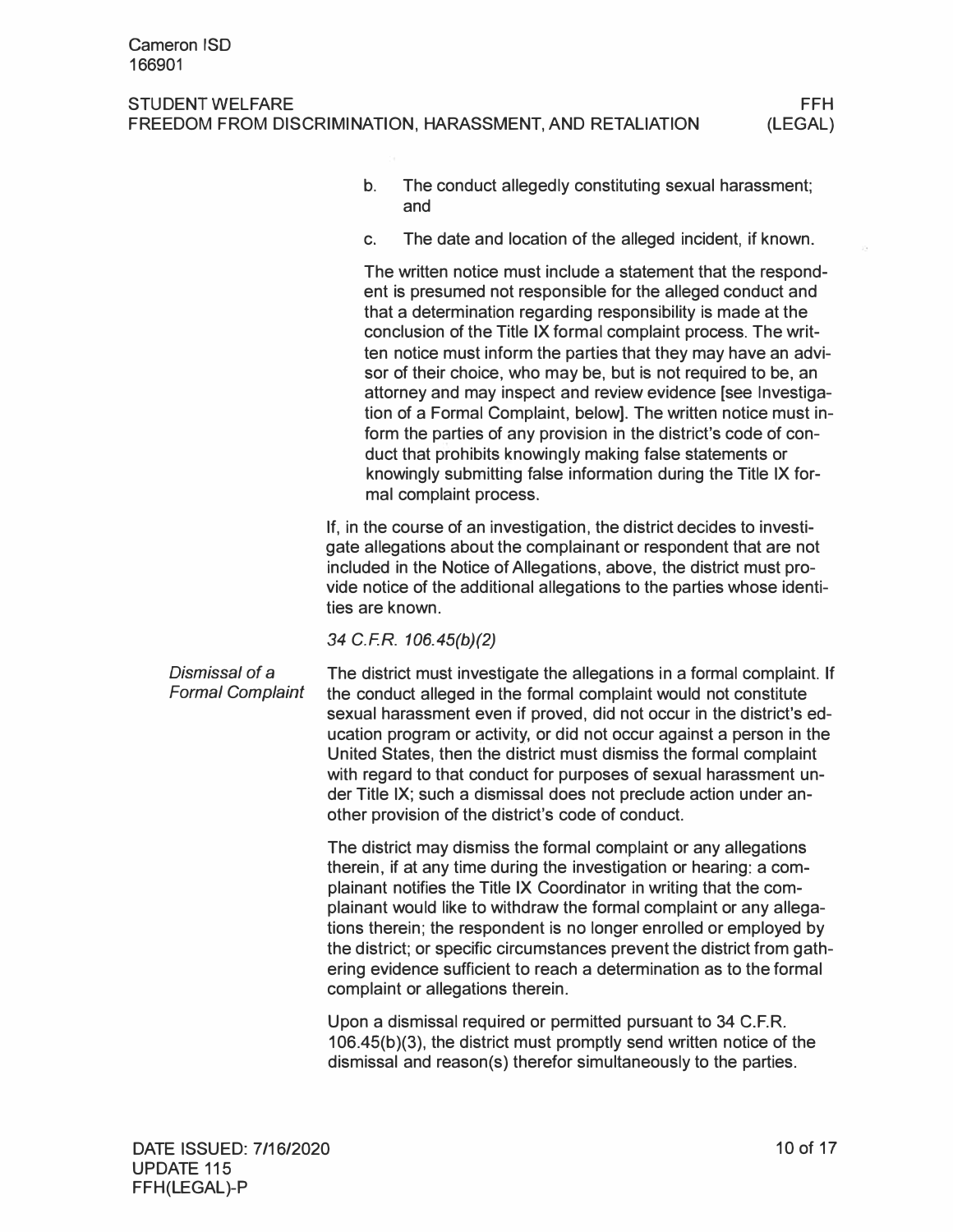| Consolidation of<br>Formal<br><b>Complaints</b> |                | A district may consolidate formal complaints as to allegations of<br>sexual harassment against more than one respondent, or by more<br>than one complainant against one or more respondents, or by one<br>party against the other party, where the allegations of sexual har-<br>assment arise out of the same facts or circumstances. Where a Ti-<br>tle IX formal complaint process involves more than one complain-<br>ant or more than one respondent, references in this provision to<br>the singular "party," "complainant," or "respondent" include the plu-<br>ral, as applicable.                                                                                                                                                                                                                                                                                                                                                                                                    |
|-------------------------------------------------|----------------|-----------------------------------------------------------------------------------------------------------------------------------------------------------------------------------------------------------------------------------------------------------------------------------------------------------------------------------------------------------------------------------------------------------------------------------------------------------------------------------------------------------------------------------------------------------------------------------------------------------------------------------------------------------------------------------------------------------------------------------------------------------------------------------------------------------------------------------------------------------------------------------------------------------------------------------------------------------------------------------------------|
|                                                 |                | 34 C.F.R. $106.45(b)(3)–(4)$                                                                                                                                                                                                                                                                                                                                                                                                                                                                                                                                                                                                                                                                                                                                                                                                                                                                                                                                                                  |
| Investigation of a<br><b>Formal Complaint</b>   |                | When investigating a formal complaint and throughout the Title IX<br>formal complaint process, a district must:                                                                                                                                                                                                                                                                                                                                                                                                                                                                                                                                                                                                                                                                                                                                                                                                                                                                               |
|                                                 | 1 <sub>1</sub> | Ensure that the burden of proof and the burden of gathering<br>evidence sufficient to reach a determination regarding respon-<br>sibility rest on the district and not on the parties provided that<br>the district cannot access, consider, disclose, or otherwise<br>use a party's records that are made or maintained by a physi-<br>cian, psychiatrist, psychologist, or other recognized profes-<br>sional or paraprofessional acting in the professional's or<br>paraprofessional's capacity, or assisting in that capacity, and<br>which are made and maintained in connection with the provi-<br>sion of treatment to the party, unless the district obtains that<br>party's voluntary, written consent to do so for a Title IX formal<br>complaint (if a party is not an "eligible student," as defined in<br>34 C.F.R. 99.3 then the district must obtain the voluntary, writ-<br>ten consent of a "parent," as defined in 34 C.F.R. 99.3) [see<br>FL(LEGAL) at Education Records]; |
|                                                 | 2.             | Provide an equal opportunity for the parties to present wit-<br>nesses, including fact and expert witnesses, and other incul-<br>patory and exculpatory evidence;                                                                                                                                                                                                                                                                                                                                                                                                                                                                                                                                                                                                                                                                                                                                                                                                                             |
|                                                 | 3.             | Not restrict the ability of either party to discuss the allegations<br>under investigation or to gather and present relevant evi-<br>dence;                                                                                                                                                                                                                                                                                                                                                                                                                                                                                                                                                                                                                                                                                                                                                                                                                                                   |
|                                                 | 4.             | Provide the parties with the same opportunities to have others<br>present during any Title IX formal complaint proceeding, in-<br>cluding the opportunity to be accompanied to any related<br>meeting or proceeding by the advisor of their choice, who<br>may be, but is not required to be, an attorney, and not limit the<br>choice or presence of advisor for either the complainant or re-<br>spondent in any meeting or Title IX formal complaint proceed-<br>ing; however, the district may establish restrictions regarding                                                                                                                                                                                                                                                                                                                                                                                                                                                           |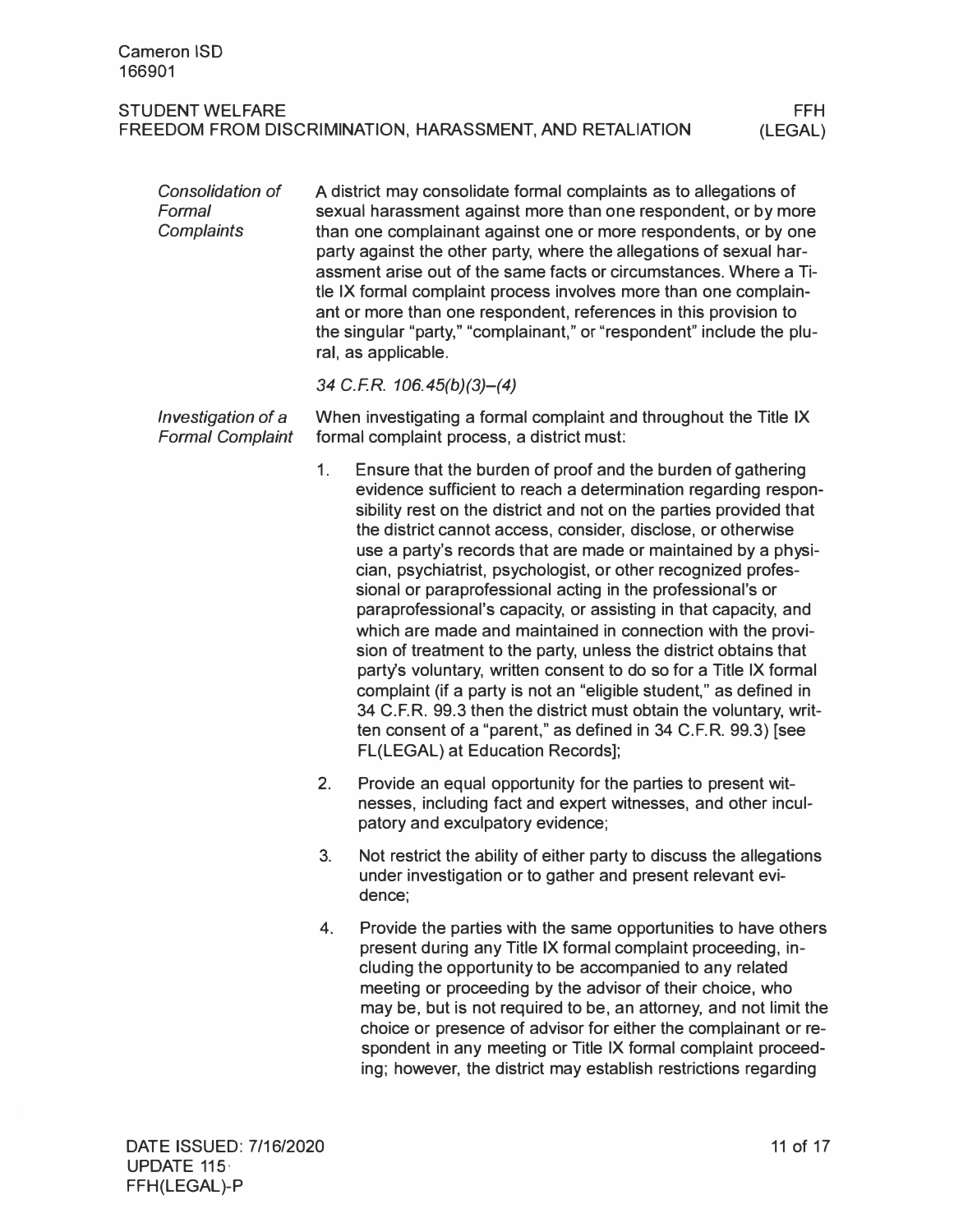the extent to which the advisor may participate in the proceedings, as long as the restrictions apply equally to both parties;

- 5. Provide, to a party whose participation is invited or expected, written notice of the date, time, location, participants, and purpose of all hearings, investigative interviews, or other meetings, with sufficient time for the party to prepare to participate;
- 6. Provide both parties an equal opportunity to inspect and review any evidence obtained as part of the investigation that is directly related to the allegations raised in a formal complaint, including the evidence upon which the district does not intend to rely in reaching a determination regarding responsibility and inculpatory or exculpatory evidence whether obtained from a party or other source, so that each party can meaningfully respond to the evidence prior to conclusion of the investigation. Prior to completion of the investigative report, the district must send to each party and the party's advisor, if any, the evidence subject to inspection and review in an electronic format or a hard copy, and the parties must have at least ten days to submit a written response, which the investigator will consider prior to completion of the investigative report. The district must make all such evidence subject to the parties' inspection and review available at any hearing to give each party equal opportunity to refer to such evidence during the hearing, including for purposes of cross-examination; and
- 7. Create an investigative report that fairly summarizes relevant evidence and, at least ten days prior to a hearing (if a hearing is required or otherwise provided) or other time of determination regarding responsibility, send to each party and the party's advisor, if any, the investigative report in an electronic format or a hard copy, for their review and written response.

*34 C.F.R. 106.45(b)(5)* 

*Hearings*  The district's Title IX formal complaint process may, but need not, provide for a hearing. With or without a hearing, after the district has sent the investigative report to the parties pursuant to 34 C.F.R. 106.45(b)(5)(vii) [see Investigation of a Formal Complaint, above] and before reaching a determination regarding responsibility, the decision-maker(s) must afford each party the opportunity to submit written, relevant questions that a party wants asked of any party or witness, provide each party with the answers, and allow for additional, limited follow-up questions from each party. With or without a hearing, questions and evidence about the complainant's sexual predisposition or prior sexual behavior are not relevant, unless such questions and evidence about the complainant's prior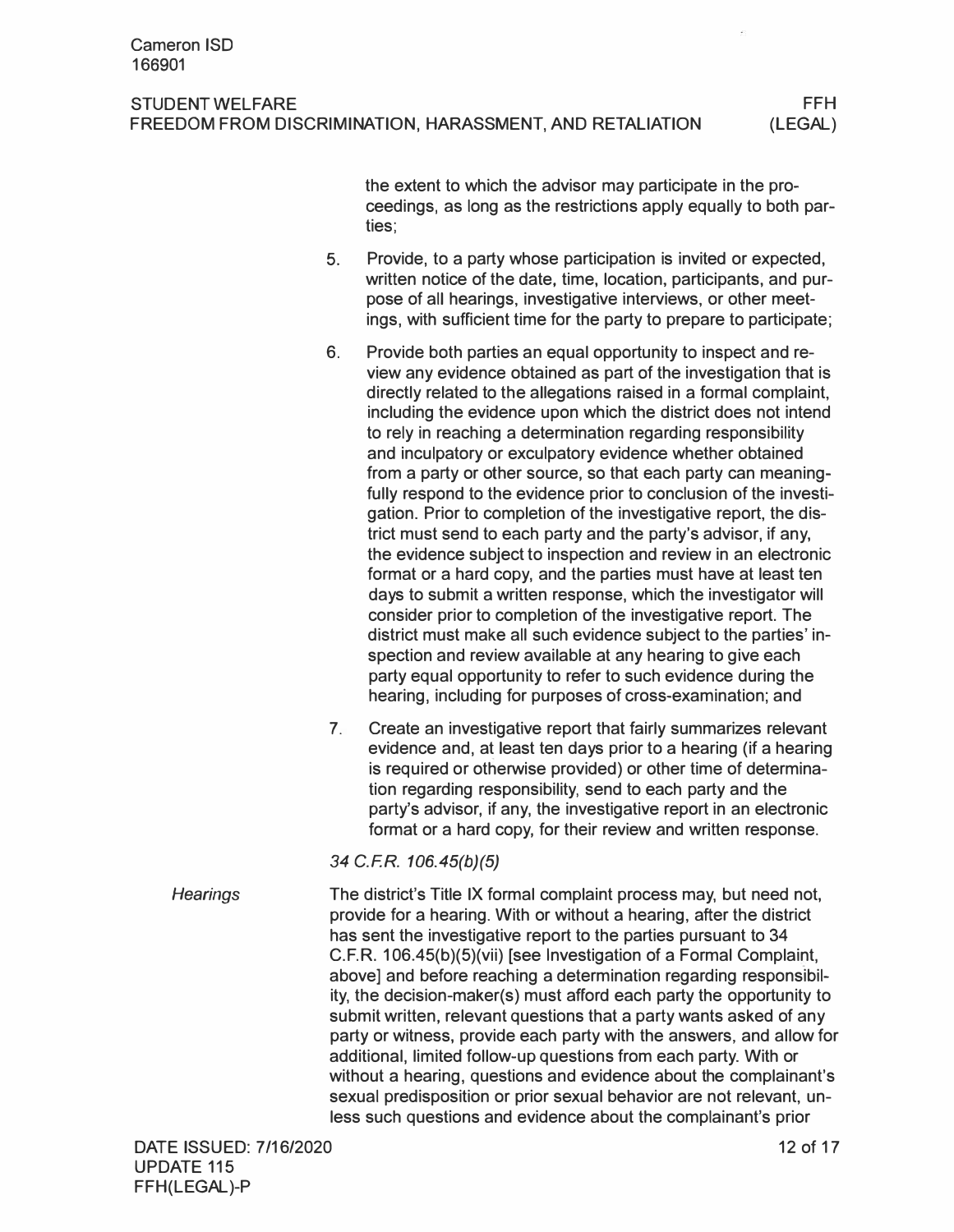|                                                     |                | sexual behavior are offered to prove that someone other than the<br>respondent committed the conduct alleged by the complainant, or if<br>the questions and evidence concern specific incidents of the com-<br>plainant's prior sexual behavior with respect to the respondent and<br>are offered to prove consent. The decision-maker(s) must explain<br>to the party proposing the questions any decision to exclude a<br>question as not relevant. 34 C.F.R. 106.45(b)(6)(ii) |
|-----------------------------------------------------|----------------|----------------------------------------------------------------------------------------------------------------------------------------------------------------------------------------------------------------------------------------------------------------------------------------------------------------------------------------------------------------------------------------------------------------------------------------------------------------------------------|
| Determination<br>Regarding<br><b>Responsibility</b> |                | The decision-maker(s), who cannot be the same person(s) as the<br>Title IX Coordinator or the investigator(s), must issue a written de-<br>termination regarding responsibility. To reach this determination,<br>the district must apply the standard of evidence described at Pro-<br>cess for Title IX Formal Complaint, above.                                                                                                                                                |
|                                                     |                | The written determination must include:                                                                                                                                                                                                                                                                                                                                                                                                                                          |
|                                                     | 1 <sub>1</sub> | Identification of the allegations potentially constituting sexual<br>harassment;                                                                                                                                                                                                                                                                                                                                                                                                 |
|                                                     | 2.             | A description of the procedural steps taken from the receipt of<br>the formal complaint through the determination, including any<br>notifications to the parties, interviews with parties and wit-<br>nesses, site visits, methods used to gather other evidence,<br>and hearings held;                                                                                                                                                                                          |
|                                                     | 3.             | Findings of fact supporting the determination;                                                                                                                                                                                                                                                                                                                                                                                                                                   |
|                                                     | 4.             | Conclusions regarding the application of the district's code of<br>conduct to the facts;                                                                                                                                                                                                                                                                                                                                                                                         |
|                                                     | 5.             | A statement of, and rationale for, the result as to each allega-<br>tion, including a determination regarding responsibility, any<br>disciplinary sanctions the district imposes on the respondent,<br>and whether remedies designed to restore or preserve equal<br>access to the district's education program or activity will be<br>provided by the district to the complainant; and                                                                                          |
|                                                     | 6.             | The district's procedures and permissible bases for the com-<br>plainant and respondent to appeal.                                                                                                                                                                                                                                                                                                                                                                               |
|                                                     |                | The district must provide the written determination to the parties<br>simultaneously. The determination regarding responsibility be-<br>comes final either on the date that the district provides the parties<br>with the written determination of the result of the appeal, if an ap-<br>peal is filed, or if an appeal is not filed, the date on which an appeal<br>would no longer be considered timely.                                                                      |
|                                                     |                | 34 C.F.R. 106.45(b)(7)(i)-(ii)                                                                                                                                                                                                                                                                                                                                                                                                                                                   |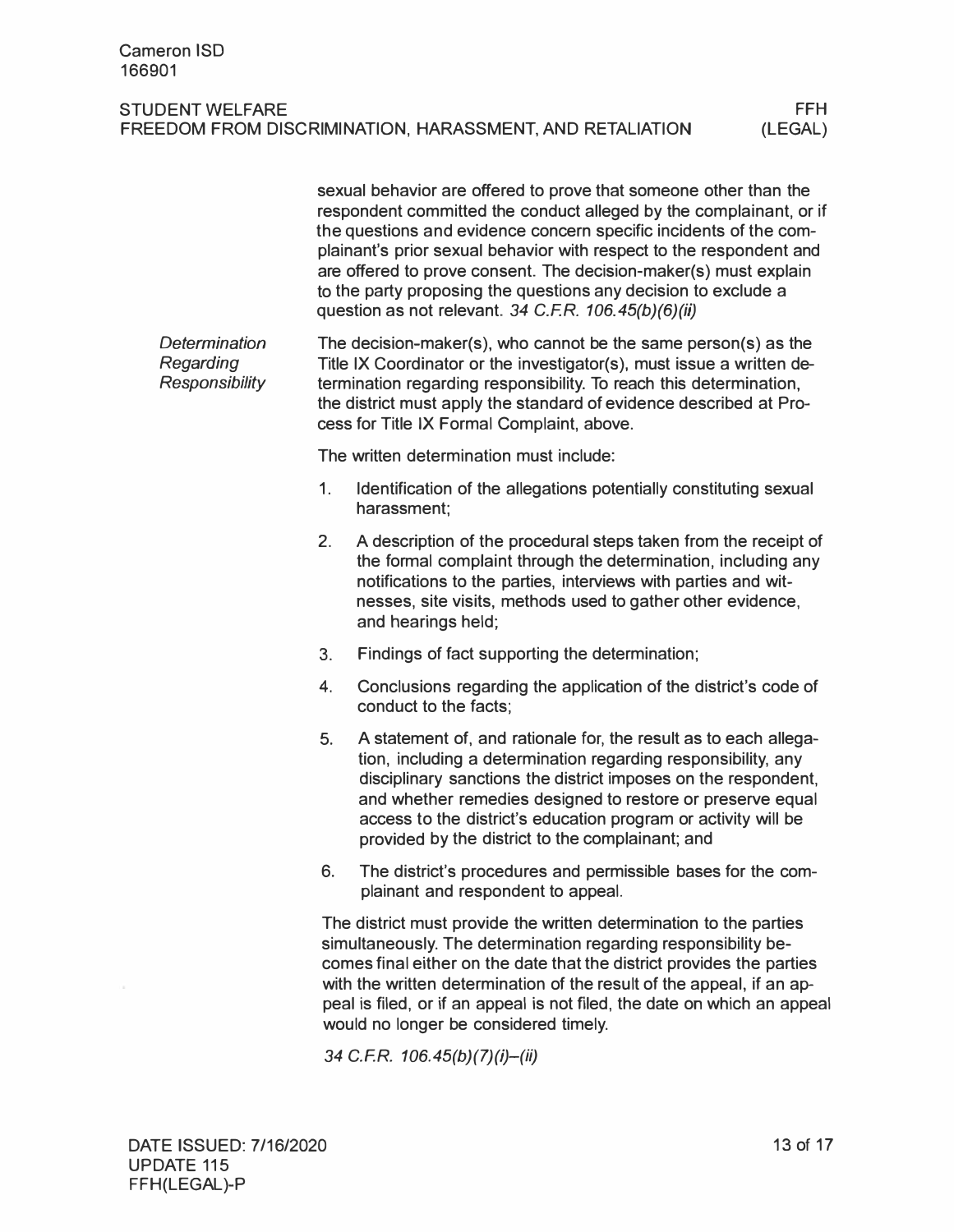| Implementation<br>of Remedies        |        | The Title IX Coordinator is responsible for effective implementation<br>of any remedies. 34 C.F.R. 106.45(b)(7)(iv)                                                                                                                                                                 |  |  |  |
|--------------------------------------|--------|-------------------------------------------------------------------------------------------------------------------------------------------------------------------------------------------------------------------------------------------------------------------------------------|--|--|--|
| Appeals                              |        | A district must offer both parties an appeal from a determination re-<br>garding responsibility, and from a district's dismissal of a formal<br>complaint or any allegations therein, on the following bases:                                                                       |  |  |  |
|                                      | 1.     | Procedural irregularity that affected the outcome of the mat-<br>ter;                                                                                                                                                                                                               |  |  |  |
|                                      | 2.     | New evidence that was not reasonably available at the time<br>the determination regarding responsibility or dismissal was<br>made, that could affect the outcome of the matter; and                                                                                                 |  |  |  |
|                                      | 3.     | The Title IX Coordinator, investigator(s), or decision-maker(s)<br>had a conflict of interest or bias for or against complainants or<br>respondents generally or the individual complainant or re-<br>spondent that affected the outcome of the matter.                             |  |  |  |
|                                      | bases. | A district may offer an appeal equally to both parties on additional                                                                                                                                                                                                                |  |  |  |
|                                      |        | As to all appeals, the district must:                                                                                                                                                                                                                                               |  |  |  |
|                                      | 1.     | Notify the other party in writing when an appeal is filed and<br>implement appeal procedures equally for both parties;                                                                                                                                                              |  |  |  |
|                                      | 2.     | Ensure that the decision-maker(s) for the appeal is not the<br>same person as the decision-maker(s) that reached the deter-<br>mination regarding responsibility or dismissal, the investiga-<br>tor(s), or the Title IX Coordinator;                                               |  |  |  |
|                                      | 3.     | Ensure that the decision-maker(s) for the appeal complies<br>with the standards in the Title IX regulations regarding conflict<br>of interest and bias [see Process for Formal Title IX Com-<br>plaint, item 3, above];                                                             |  |  |  |
|                                      | 4.     | Give both parties a reasonable, equal opportunity to submit a<br>written statement in support of, or challenging, the outcome;                                                                                                                                                      |  |  |  |
|                                      | 5.     | Issue a written decision describing the result of the appeal<br>and the rationale for the result; and                                                                                                                                                                               |  |  |  |
|                                      | 6.     | Provide the written decision simultaneously to both parties.                                                                                                                                                                                                                        |  |  |  |
|                                      |        | 34 C.F.R. 106.45(b)(8)                                                                                                                                                                                                                                                              |  |  |  |
| <b>Informal</b><br><b>Resolution</b> |        | A district may not require as a condition of enrollment or continuing<br>enrollment, or employment or continuing employment, or enjoy-<br>ment of any other right, waiver of the right to an investigation and<br>adjudication of formal complaints of sexual harassment consistent |  |  |  |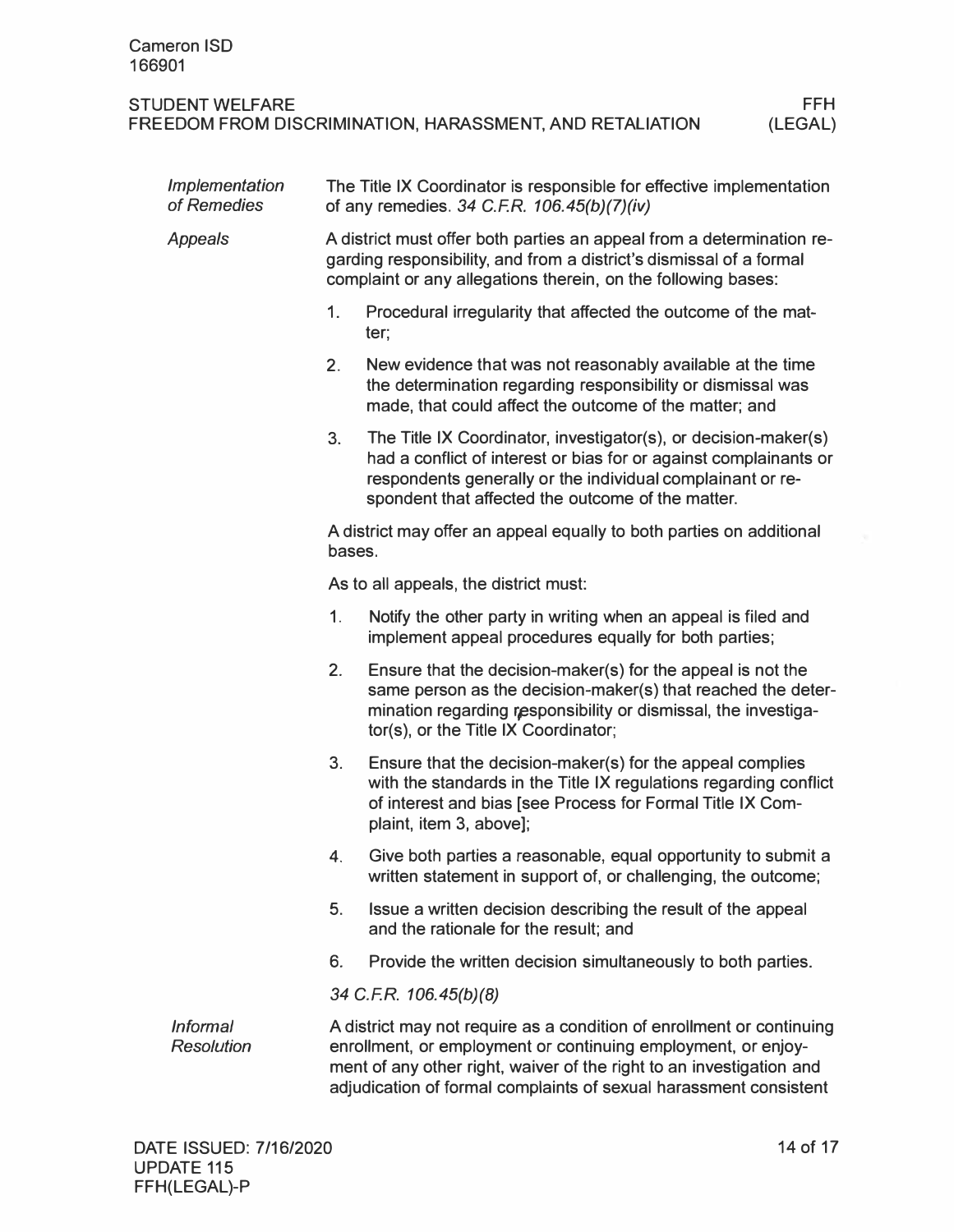with Title IX. Similarly, a district may not require the parties to participate in an informal resolution process and may not offer an informal resolution process unless a formal complaint is filed. However, at any time prior to reaching a determination regarding responsibility the district may facilitate an informal resolution process, such as mediation, that does not involve a full investigation and adjudication, provided that the district:

- 1. Provides to the parties a written notice disclosing:
	- a. The allegations;
	- b. The requirements of the informal resolution process including the circumstances under which it precludes the parties from resuming a formal complaint arising from the same allegations, provided, however, that at any time prior to agreeing to a resolution, any party has the right to withdraw from the informal resolution process and resume the Title IX formal complaint process with respect to the formal complaint; and
	- c. Any consequences resulting from participating in the informal resolution process, including the records that will be maintained or could be shared;
- 2. Obtains the parties' voluntary, written consent to the informal resolution process; and
- 3. Does not offer or facilitate an informal resolution process to resolve allegations that an employee sexually harassed a student.

*34 C.FR. 106.45(b)(9)* 

Recordkeeping A district must maintain for a period of seven years records of:

- 1. Each sexual harassment investigation including any determination regarding responsibility, any disciplinary sanctions imposed on the respondent, and any remedies provided to the complainant designed to restore or preserve equal access to the district's education program or activity;
- 2. Any appeal and the result therefrom;
- 3. Any informal resolution and the result therefrom; and
- 4. All materials used to train Title IX Coordinators, investigators, decision-makers, and any person who facilitates an informal resolution process. A district must make these training materials publicly available on its website or if the district does not maintain a website the district must make these materials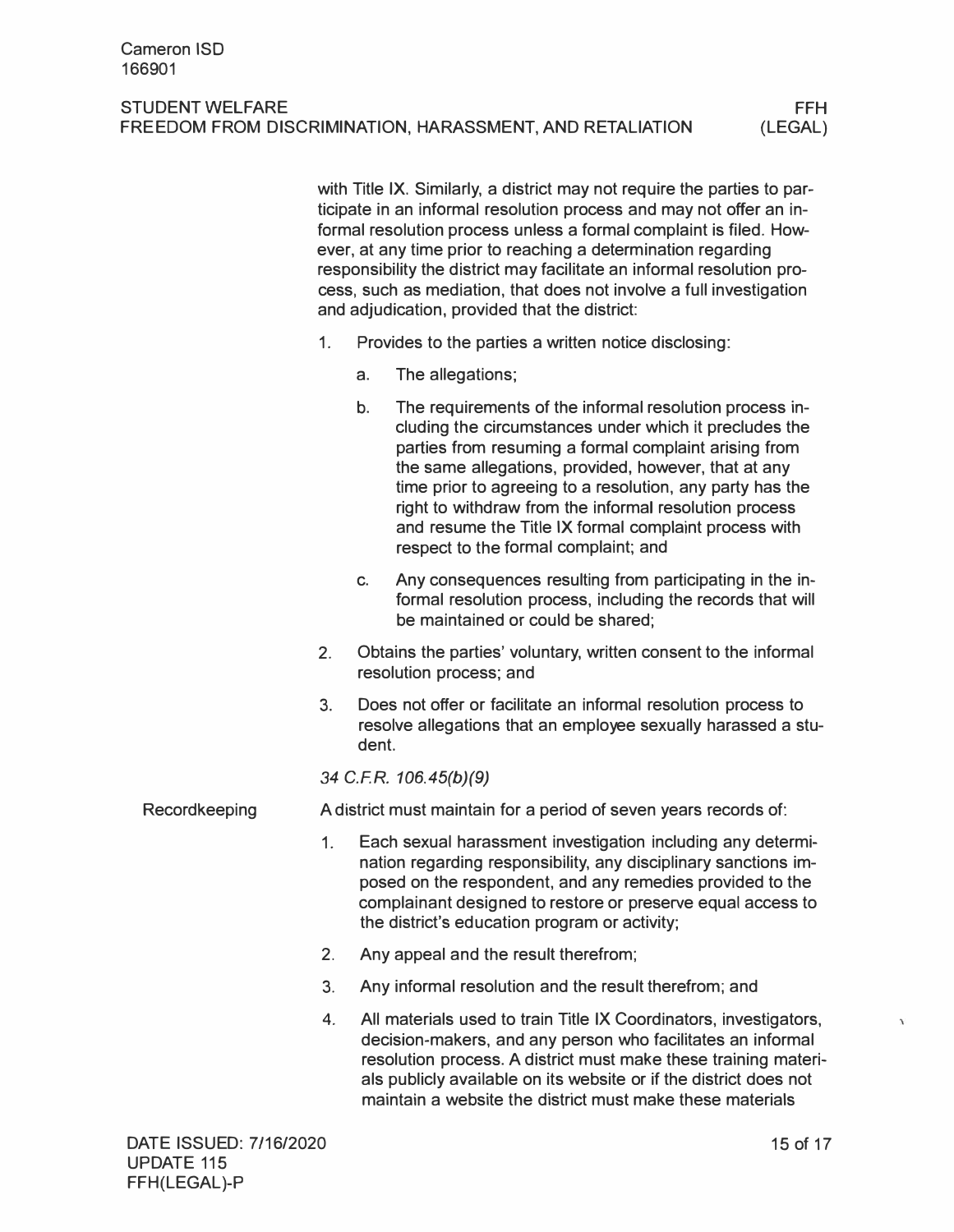available upon request for inspection by members of the public.

For each response required under Title IX Coordinator Response, above, a district must create, and maintain for a period of seven years, records of any actions, including any supportive measures, taken in response to a report or formal complaint of sexual harassment. In each instance, the district must document the basis for its conclusion that its response was not deliberately indifferent, and document that it has taken measures designed to restore or preserve equal access to the district's education program or activity.

If a district does not provide a complainant with supportive measures, then the district must document the reasons why such a response was not clearly unreasonable in light of the known circumstances. The documentation of certain bases or measures does not limit the district in the future from providing additional explanations or detailing additional measures taken.

*34 C.F.R. 106.45(b)(10)* 

**Retaliation** Prohibited No district or other person may intimidate, threaten, coerce, or discriminate against any individual for the purpose of interfering with any right or privilege secured by Title IX, or because the individual has made a report or complaint, testified, assisted, or participated or refused to participate in any manner in an investigation, proceeding, or hearing under Title IX.

> Intimidation, threats, coercion, or discrimination, including charges against an individual for code of conduct violations that do not involve sex discrimination or sexual harassment, but arise out of the same facts or circumstances as a report or complaint of sex discrimination, or a report or formal complaint of sexual harassment, for the purpose of interfering with any right or privilege secured by Title IX, constitutes retaliation.

Complaints alleging retaliation may be filed according to the Process for Title IX Formal Complaint above.

The exercise of rights protected under the First Amendment does not constitute retaliation prohibited by Title IX.

Charging an individual with a code of conduct violation for making a materially false statement in bad faith in the course of a Title IX formal complaint proceeding does not constitute retaliation prohibited by Title IX, provided, however, that a determination regarding responsibility, alone, is not sufficient to conclude that any party made a materially false statement in bad faith.

*34 C.F.R. 106. 71(a)-(b)*